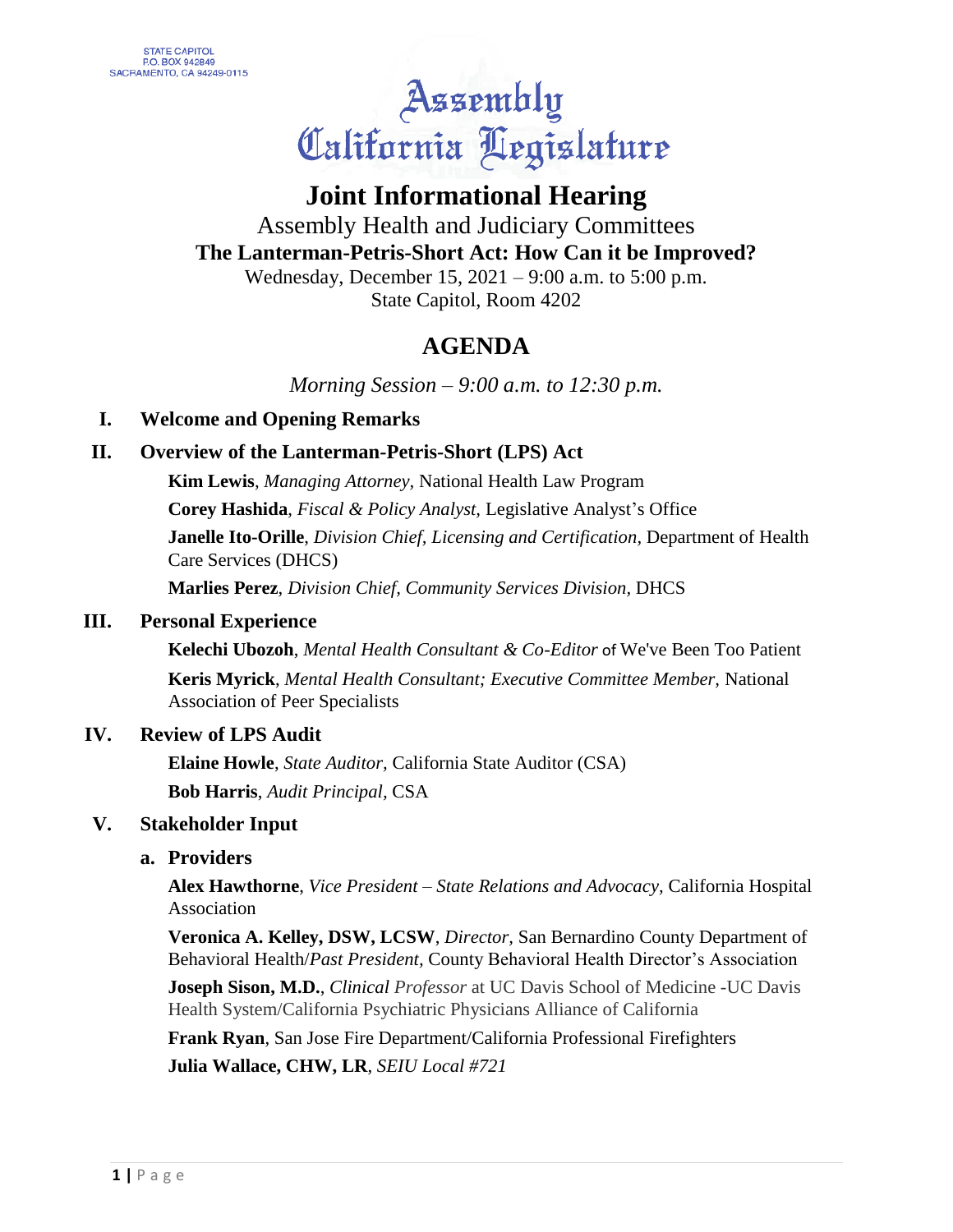#### **b. Legal**

**Abdul Pridgen**, *Chief of* Police, City of San Leandro/*President,* California Police Chiefs Association

**Joseph Quinn**, *Supervising Probate Judge,* San Francisco Superior Court **Scarlet Hughes**, *Executive Director,* California State Association of Public Administrators, Public Guardians and Public Conservators

**Tiffanie Leon-Synnott**, *Supervising Public Defender,* Sacramento County Public Defender

**c. Advocates**

**Kiran Savage-Sangwan**, *Executive Director,* California Pan-Ethnic Health Network **Teresa Pasquini**, National Alliance on Mental Illness - California **Jennifer Friedenbach**, *Executive Director,* Coalition on Homelessness

**Jen Flory**, *Policy Advocate,* Western Center on Law & Poverty

#### **d. Local Government**

**Farrah McDaid Ting**, *Senior Legislative Representative,* California State Association of Counties

**Jon Sherin, M.D.**, *Director,* Los Angeles County Department of Mental Health

*LUNCH BREAK – 12:30 p.m. to 1:30 p.m.*

*Afternoon Session – 1:30 p.m. to 5:00 p.m.*

#### **VI. Best Practices and National Standards of Care**

**Scott Zeller, M.D.**, *Vice President for Acute Psychiatry,* Vituity Health

**Robert Dinerstein,** *Professor of Law and Director of Disability Rights Law Clinic,*  American University Washington College of Law

**Toby Ewing**, *Executive Director,* Mental Health Services Oversight and Accountability Commission

#### **VII. Stakeholder Input**

#### **a. Providers**

**Alex Hawthorne**, *Vice President – State Relations and Advocacy,* California Hospital Association

**Michelle Doty Cabrera**, *Executive Director,* County Behavioral Health Director's Association

**Randall Hagar**, *Legislative Advocate and Policy Advisor,* Psychiatric Physicians Alliance of California

**Ken Johnson**, *Chief,* Lodi Fire Department/California Professional Firefighters